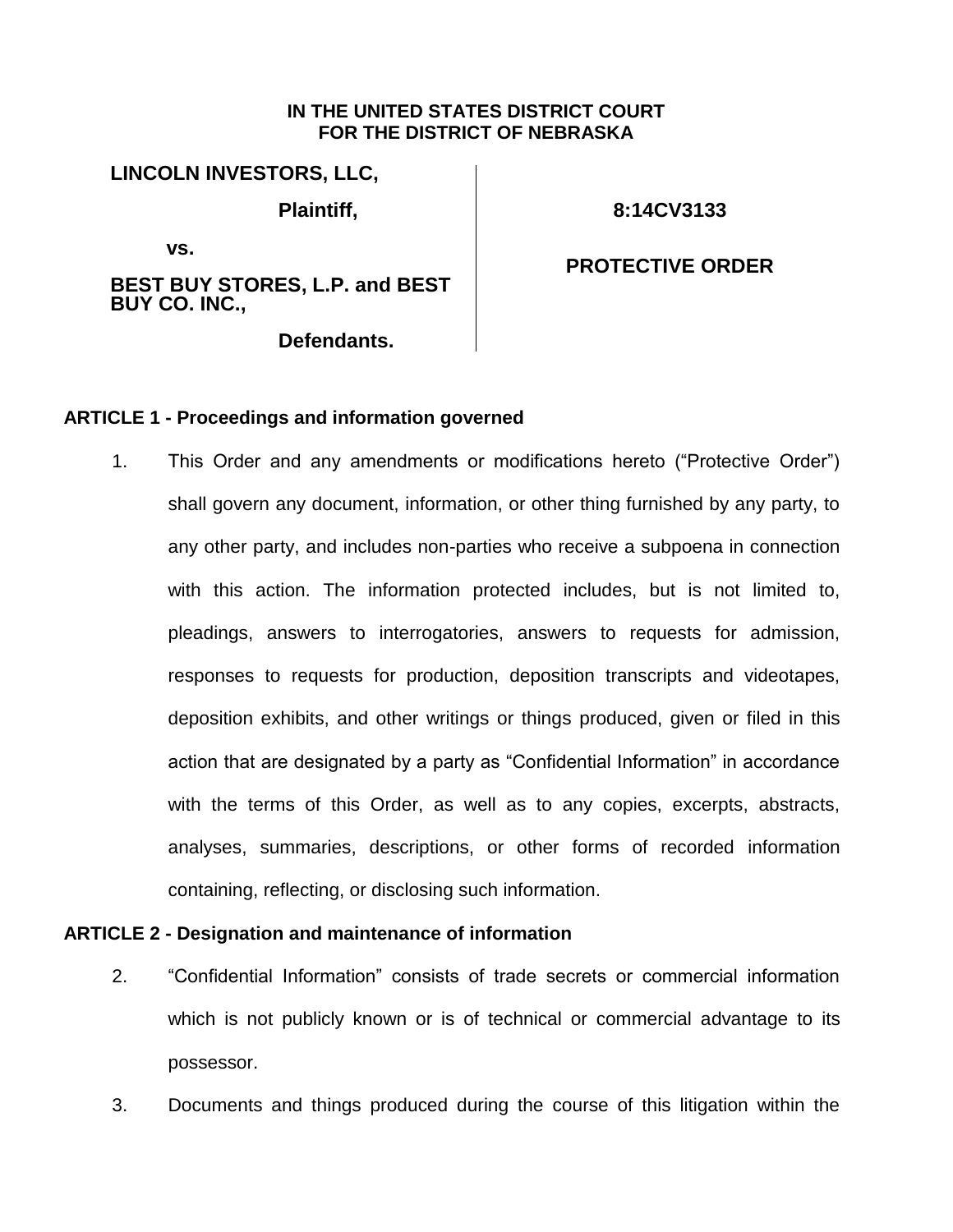scope of Paragraph 2 above may be designated by the producing party as containing Confidential Information by placing on each page and each thing a legend substantially as follows: "**CONFIDENTIAL."**

- 4. A party may designate information disclosed at a deposition as Confidential Information by requesting the reporter to so designate the transcript or any portion thereof at the time of the deposition. If no such designation is made at the time of the deposition, any party shall have thirty (30) calendar days after the receipt of the deposition transcript to designate, in writing to the other parties and the court reporter, whether the transcript is being designated as Confidential Information. If no such designation is made at the deposition or within such thirty (30) day calendar period (during which period, the transcript shall be treated as Confidential Information, unless the disclosing party consents to less confidential treatment of the information), the entire deposition will be considered devoid of Confidential Information. Each party and the court reporter shall attach a copy of any final and timely written designation notice to the transcript and each copy thereof in its possession, custody, or control, and the portions designated in such notice shall thereafter be treated in accordance with this Protective Order.
- 5. It is the responsibility of counsel for each party to maintain materials containing Confidential Information in a secure manner and appropriately identified so as to allow access to such information only to such persons and under such terms as is permitted under this Protective Order.

#### **ARTICLE 3 - Inadvertent failure to designate/inadvertent production**

6. The inadvertent failure to designate or withhold any information as confidential or privileged will not be deemed to waive a later claim as to its confidential or

2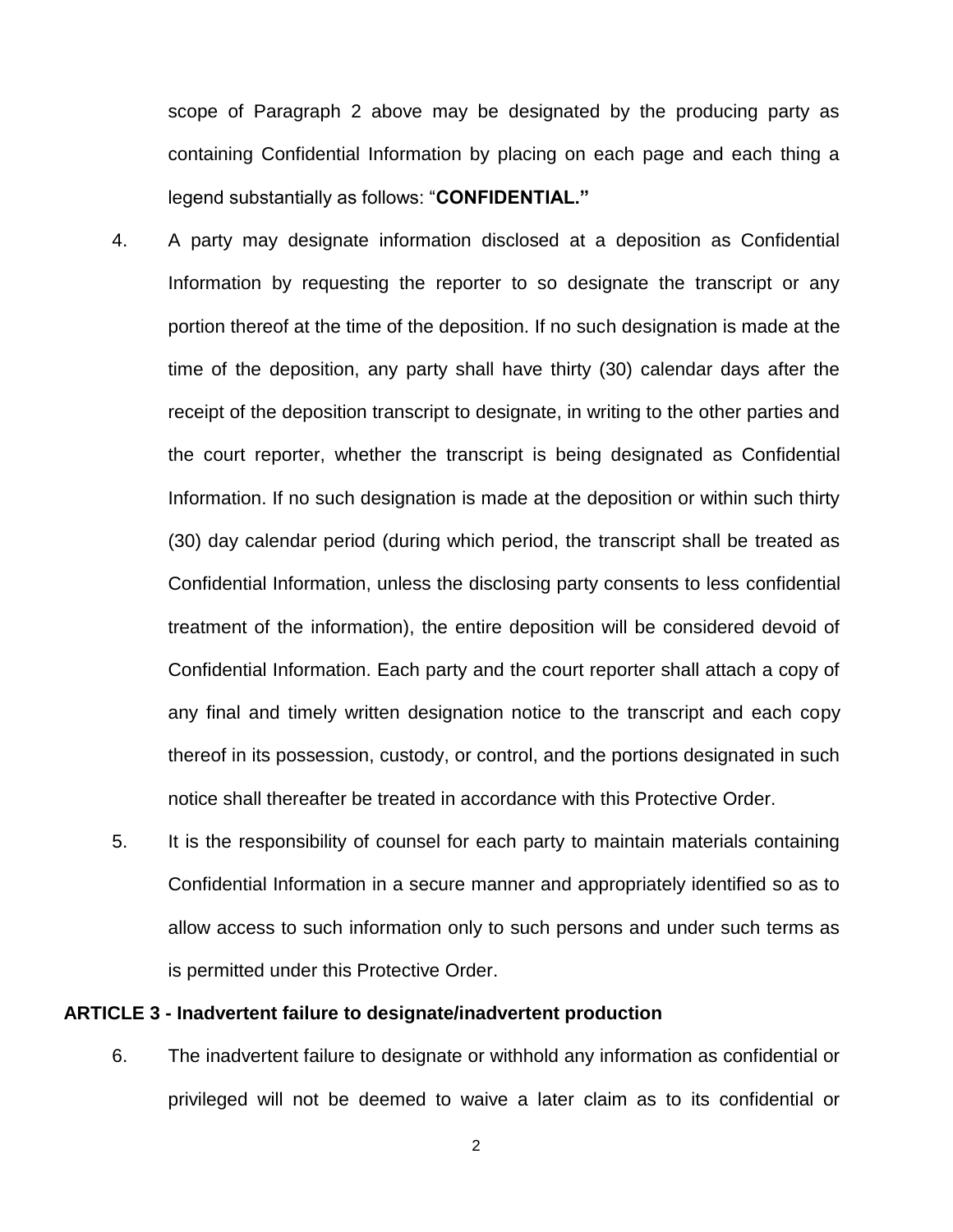privileged nature, or to stop the producing party from designating such information as confidential at a later date in writing and with particularity. The information shall be treated by the receiving party as confidential from the time the receiving party is notified in writing of the change in the designation.

- 7. The provisions of Fed. R. Civ. P. 26 relating to the inadvertent disclosure of privileged information shall also apply. Specifically:
	- a. Upon receiving notice of inadvertent production, the receiving party shall promptly return, sequester, or destroy the specified information and any copies it has and may not use or disclose the information until the claim is resolved. If the receiving party disclosed the information before being notified, it must take reasonable steps to retrieve it. The producing party must preserve the information until the claim is resolved.
	- b. If the parties cannot agree as to the claim of privilege, the producing party shall present the information to the court under **restricted access** within 30 days of the notice set forth in subparagraph (a) for a determination of the claim. Nothing herein shall be construed to prevent a receiving party from moving the Court for a resolution, but such motion must be made within the 30 day period.

#### **ARTICLE 4 - Challenge to designations**

8. A receiving party may challenge the producing party's designation at any time. Any receiving party disagreeing with a designation may request in writing that the producing party change the designation. The producing party shall then have

3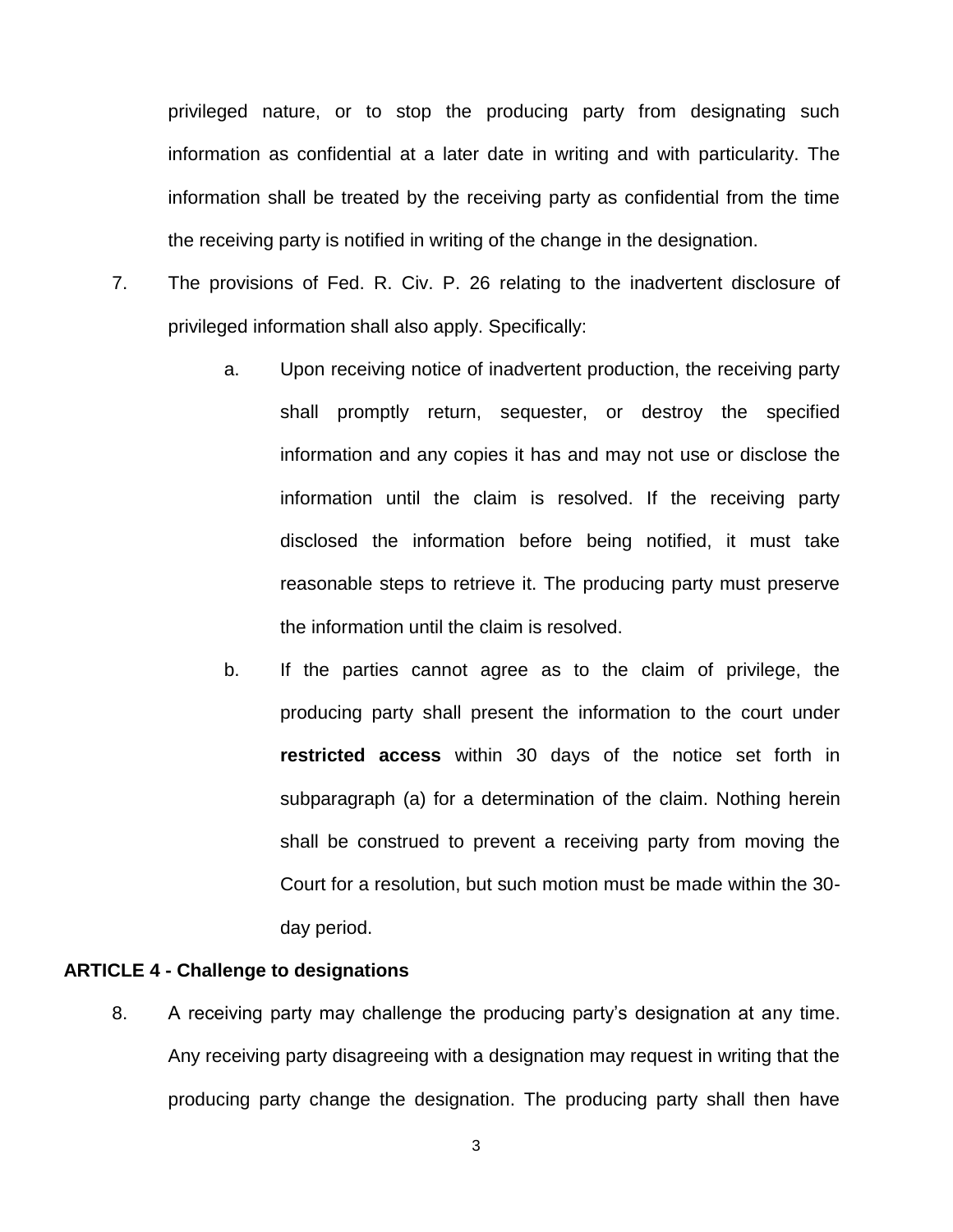fourteen (14) days after receipt of the challenge notice to advise the receiving party whether or not it will change the designation. If the parties are unable to reach agreement after the expiration of this fourteen (14) day time frame, and after the meeting and conferring on the issue, the receiving party may at any time thereafter seek a Court order to alter the confidential status of the designated information. Until any dispute under this Paragraph is ruled upon by the Court, the designation shall remain in full force and effect and the information shall continue to be accorded the confidential treatment required by this Protective Order.

#### **ARTICLE 5 - Disclosure and use of Confidential Information**

9. In accordance with the parties' Confidentiality Agreement, information designated as Confidential Information may only be used for purposes of preparation, trial, and appeal of this action, and may only be disclosed to those party representatives who require such material, and who are informed of the confidential nature of the Confidential Information and their obligations to keep such information confidential (see Exhibit A attached hereto). Confidential Information may not be used under any circumstances for business purposes.

#### **ARTICLE 6 - Non-party information**

10. The existence of this Protective Order shall be disclosed to any person producing documents, tangible things, or testimony in this action who may reasonably be expected to desire confidential treatment for such documents, tangible things, or testimony. Any such person may designate documents, tangible things, or testimony pursuant to this Protective Order.

4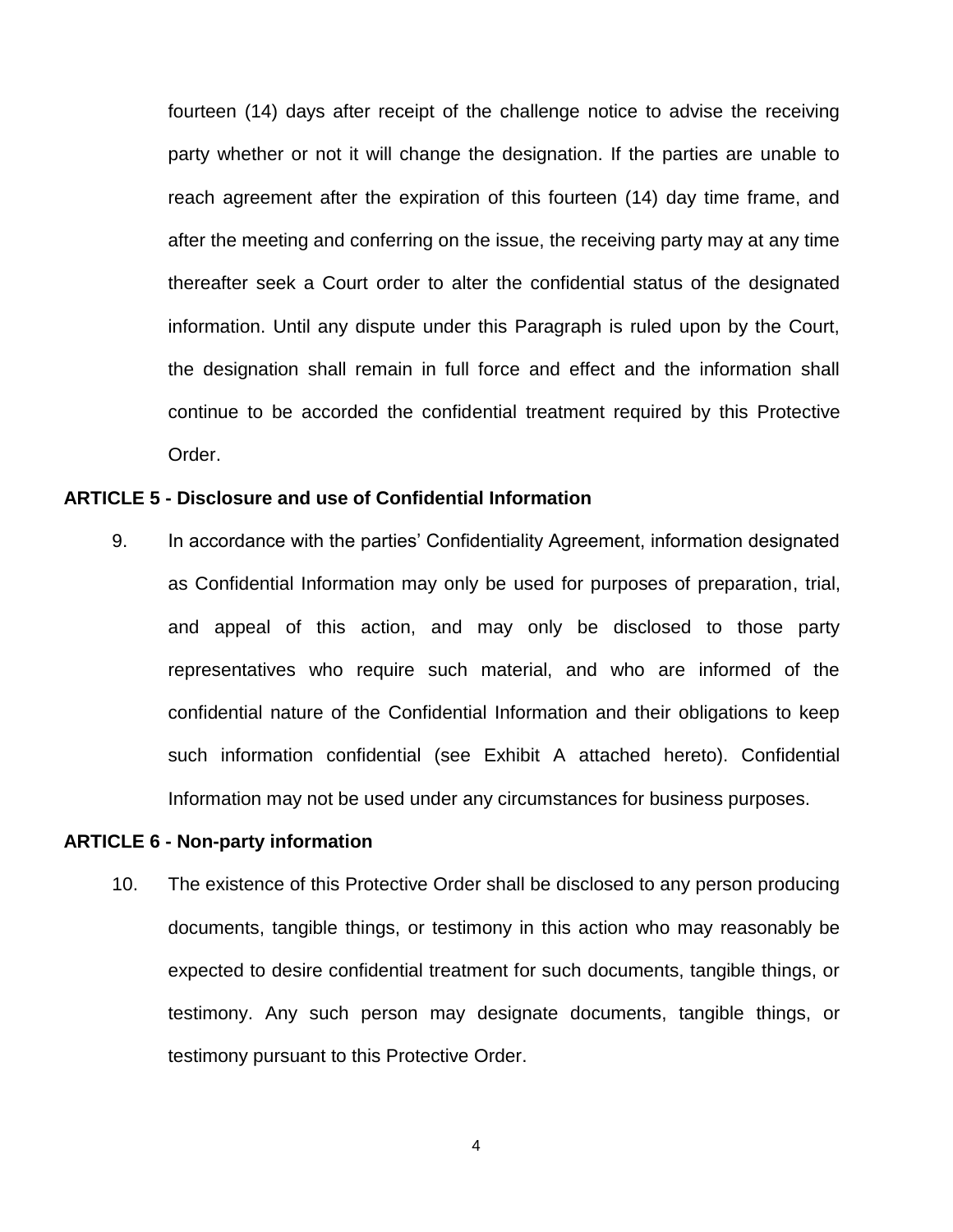#### **ARTICLE 7 - Filing documents with the Court**

11. Confidential Information shall be filed, if at all, under **restricted access**, after obtaining leave of the Court in accordance with the Federal Rules of Civil Procedure, and pursuant to any other applicable Court rules or procedures.

#### **ARTICLE 8 - No prejudice**

12. Producing or receiving Confidential Information, or otherwise complying with the terms of this Protective Order, shall not (a) operate as an admission by any party that any particular Confidential Information contains or reflects trade secrets or any other type of confidential or proprietary information; (b) prejudice the rights of a party to object to the production of information or material that the party does not consider to be within the scope of discovery; (c) prejudice the rights of a party to seek a determination by the Court that particular materials be produced; (d) prejudice the rights of a party to apply to the Court for further protective orders; or (e) prevent the parties from agreeing in writing to alter or waive the provisions or protections provided for herein with respect to any particular information or material.

#### **ARTICLE 9 - Conclusion of litigation**

13. Within sixty (60) days after final judgment in this action, including the exhaustion of all appeals, or within sixty (60) calendar days after dismissal pursuant to a settlement agreement, each party or other person subject to the terms of this Protective Order shall be under an obligation to destroy or return to the producing party all materials and documents containing Confidential Information, and to certify to the producing party such destruction or return. However, outside counsel for any party shall be entitled to retain all court papers, trial transcripts,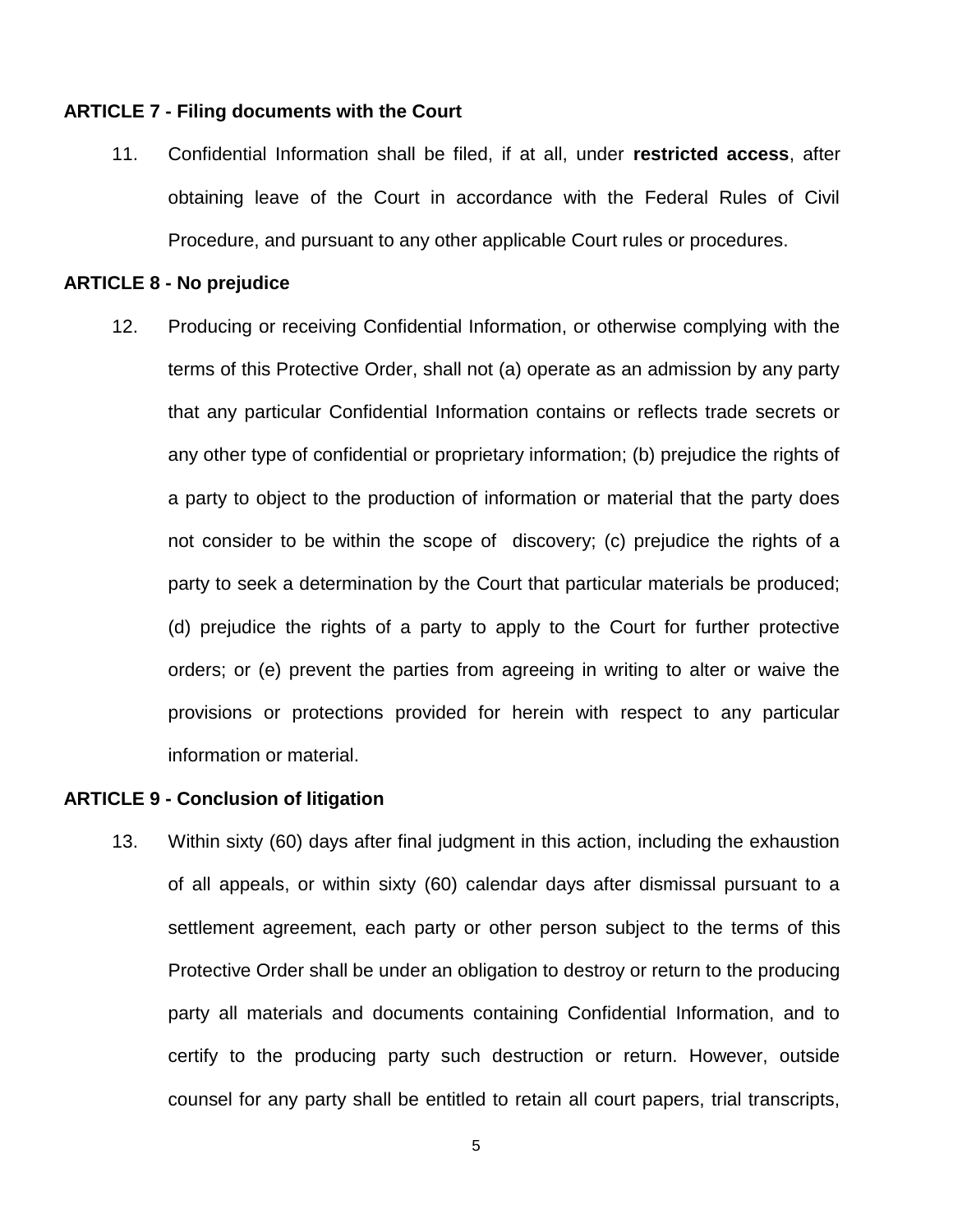exhibits, and attorney work provided that any such materials are maintained and protected in accordance with the terms of this Protective Order.

#### **ARTICLE 10 - Other proceedings**

14. By entering into this Order and limiting disclosure of information in this case, the Court does not intend to preclude another court from finding that information may be relevant and subject to disclosure in another case. Any person or parties subject to this Protective Order that may be subject to a motion to disclose another party's information designated Confidential pursuant to this Protective Order shall promptly notify that party of the motion so that it may have an opportunity to appear and be heard on whether that information should be disclosed.

#### **ARTICLE 11 - Remedies**

- 15. It is ordered by the Court that this Protective Order will be enforced by the sanctions set forth in Fed. R. Civ. P. 37 and such other sanctions as may be available to the Court, including the power to hold parties or other violators of this Protective Order in contempt. All other remedies available to any person(s) injured by a violation of this Protective Order are fully reserved.
- 16. Any party may petition the Court for good cause shown in the event such party desires relief from a term or condition of this Order.

## **IT IS SO ORDERED**.

Dated this 10th day of July, 2014.

BY THE COURT:

s/ Thomas D. Thalken United States Magistrate Judge